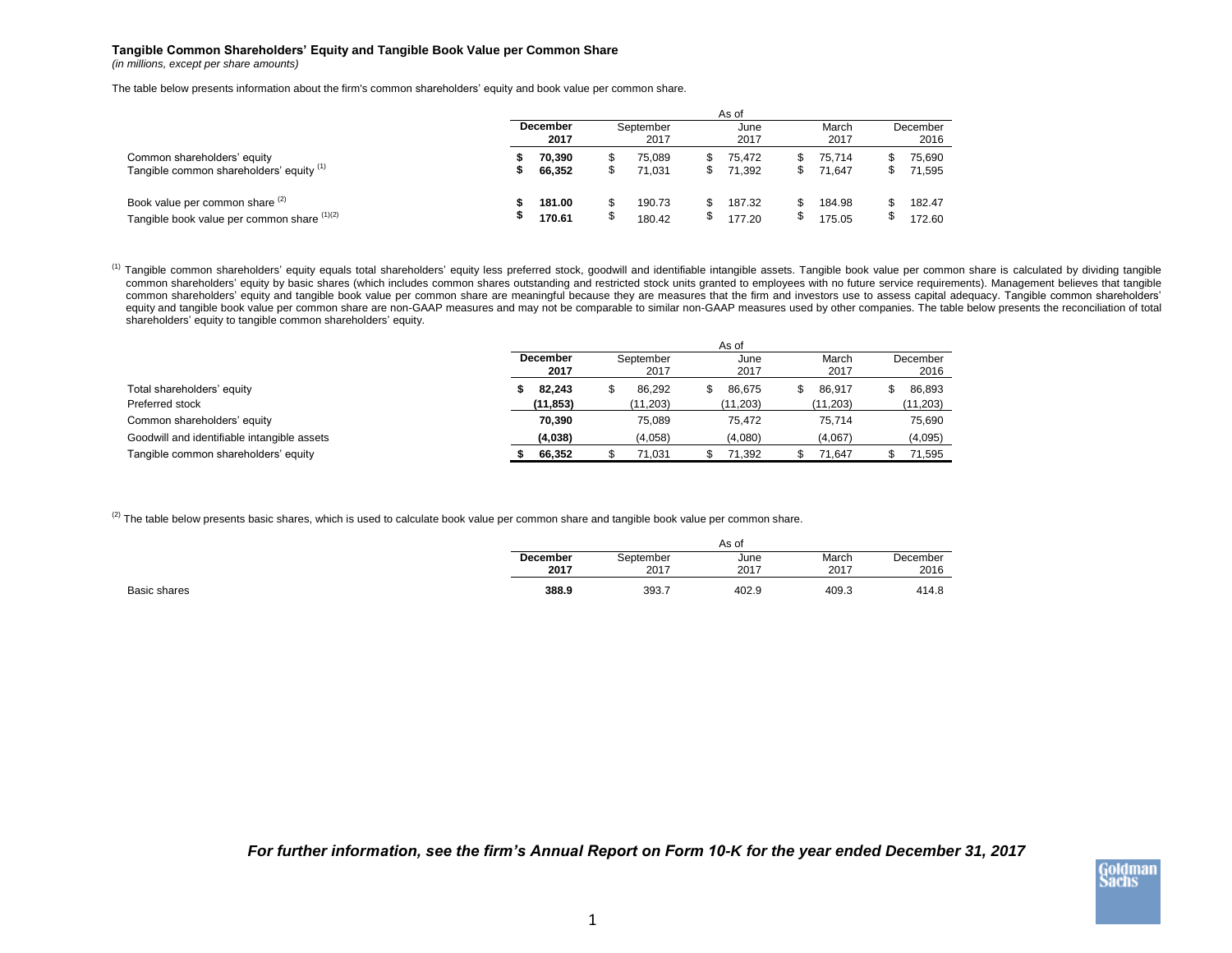## **Selected Regulatory Capital Information**

*(\$ in millions)*

The table below presents the reconciliation of common shareholders' equity to Common Equity Tier 1 (CET1), Tier 1 capital and Total capital, and the firm's risk-weighted assets (RWAs) and capital ratios calculated in accordance with the Standardized Capital Rules and the Basel III Advanced Rules on a transitional and fully phased-in basis.

|                                                                                                                                                         | <b>Transitional basis</b> |                         |               |    |                  |      | Fully phased-in basis |                         |               |    |                  |               |
|---------------------------------------------------------------------------------------------------------------------------------------------------------|---------------------------|-------------------------|---------------|----|------------------|------|-----------------------|-------------------------|---------------|----|------------------|---------------|
|                                                                                                                                                         |                           |                         | As of         |    |                  |      | As of                 |                         |               |    |                  |               |
|                                                                                                                                                         |                           | <b>December</b><br>2017 |               |    | December<br>2016 |      |                       | <b>December</b><br>2017 |               |    | December<br>2016 |               |
| Common shareholders' equity                                                                                                                             | \$                        | 70,390                  |               | \$ | 75,690           |      | \$                    | 70,390                  |               | \$ | 75,690           |               |
| Deduction for goodwill and identifiable intangible assets,<br>net of deferred tax liabilities<br>Deduction for investments in nonconsolidated financial |                           | (3,269)                 |               |    | (2,874)          |      |                       | (3, 334)                |               |    | (3,015)          |               |
| institutions                                                                                                                                            |                           |                         |               |    | (424)            |      |                       |                         |               |    | (765)            |               |
| Other adjustments                                                                                                                                       |                           | (11)                    |               |    | (346)            |      |                       | (63)                    |               |    | (799)            |               |
| CET <sub>1</sub>                                                                                                                                        | \$                        | 67,110                  |               | \$ | 72,046           |      | \$                    | 66,993                  |               | \$ | 71,111           |               |
| Preferred stock                                                                                                                                         |                           | 11,853                  |               |    | 11,203           |      |                       | 11,853                  |               |    | 11,203           |               |
| Deduction for investments in covered funds                                                                                                              |                           | (590)                   |               |    | (445)            |      |                       | (590)                   |               |    | (445)            |               |
| Other adjustments                                                                                                                                       |                           | (42)                    |               |    | (364)            |      |                       | (29)                    |               |    | (61)             |               |
| Tier 1 capital                                                                                                                                          | \$                        | 78,331                  |               | \$ | 82,440           |      | \$                    | 78,227                  |               | \$ | 81,808           |               |
| <b>Standardized Tier 2 and Total capital</b>                                                                                                            |                           |                         |               |    |                  |      |                       |                         |               |    |                  |               |
| Tier 1 capital                                                                                                                                          | \$                        | 78,331                  |               | \$ | 82,440           |      | \$                    | 78,227                  |               | \$ | 81,808           |               |
| Qualifying subordinated debt                                                                                                                            |                           | 13,360                  |               |    | 14,566           |      |                       | 13,360                  |               |    | 14,566           |               |
| Junior subordinated debt issued to trusts                                                                                                               |                           | 567                     |               |    | 792              |      |                       |                         |               |    |                  |               |
| Allowance for losses on loans and lending commitments                                                                                                   |                           | 1,078                   |               |    | 722              |      |                       | 1,078                   |               |    | 722              |               |
| Other adjustments                                                                                                                                       |                           | (28)                    |               |    | (6)              |      |                       | (28)                    |               |    | (6)              |               |
| Standardized Tier 2 capital                                                                                                                             |                           | 14,977                  |               |    | 16,074           |      |                       | 14,410                  |               |    | 15,282           |               |
| <b>Standardized Total capital</b>                                                                                                                       | \$                        | 93,308                  |               | \$ | 98,514           |      | \$                    | 92,637                  |               | \$ | 97,090           |               |
| Basel III Advanced Tier 2 and Total capital                                                                                                             |                           |                         |               |    |                  |      |                       |                         |               |    |                  |               |
| Tier 1 capital                                                                                                                                          | \$                        | 78,331                  |               | \$ | 82,440           |      | \$                    | 78,227                  |               | \$ | 81,808           |               |
| Standardized Tier 2 capital                                                                                                                             |                           | 14,977                  |               |    | 16,074           |      |                       | 14,410                  |               |    | 15,282           |               |
| Allowance for losses on loans and lending commitments                                                                                                   |                           | (1,078)                 |               |    | (722)            |      |                       | (1,078)                 |               |    | (722)            |               |
| Basel III Advanced Tier 2 capital                                                                                                                       |                           | 13,899                  |               |    | 15,352           |      |                       | 13,332                  |               |    | 14,560           |               |
| <b>Basel III Advanced Total capital</b>                                                                                                                 | \$                        | 92,230                  |               | \$ | 97,792           |      | \$                    | 91,559                  |               | \$ | 96,368           |               |
| <b>Standardized</b>                                                                                                                                     |                           |                         |               |    |                  |      |                       |                         |               |    |                  |               |
| <b>RWAs</b>                                                                                                                                             | \$                        | 555,611                 |               | \$ | 496,676          |      | \$                    | 563,975                 |               | \$ | 507,807          |               |
| CET1 ratio                                                                                                                                              |                           | 12.1                    | %             |    | 14.5             | $\%$ |                       | 11.9%                   |               |    | 14.0 %           |               |
| Tier 1 capital ratio                                                                                                                                    |                           | 14.1                    | $\frac{0}{0}$ |    | 16.6             | %    |                       | 13.9                    | $\frac{9}{6}$ |    | 16.1 %           |               |
| Total capital ratio                                                                                                                                     |                           | 16.8 %                  |               |    | 19.8             | $\%$ |                       | 16.4                    | $\frac{9}{6}$ |    | 19.1 %           |               |
| <b>Basel III Advanced</b>                                                                                                                               |                           |                         |               |    |                  |      |                       |                         |               |    |                  |               |
| <b>RWAs</b>                                                                                                                                             |                           | 617,646                 |               | \$ | 549,650          |      | \$                    | 626,092                 |               | \$ | 560,786          |               |
| CET1 ratio                                                                                                                                              |                           | 10.9                    | %             |    | 13.1             | %    |                       | 10.7                    | $\frac{9}{6}$ |    | 12.7             | %             |
| Tier 1 capital ratio                                                                                                                                    |                           | 12.7                    | %             |    | 15.0             | %    |                       | 12.5                    | $\frac{9}{6}$ |    | 14.6             | %             |
| Total capital ratio                                                                                                                                     |                           | 14.9                    | %             |    | 17.8             | $\%$ |                       | 14.6                    | $\frac{9}{6}$ |    | 17.2             | $\frac{0}{0}$ |

The fully phased-in Standardized and Basel III Advanced capital ratios in the table above are non-GAAP measures and may not be comparable to similar non-GAAP measures used by other companies. Management believes that these capital ratios are meaningful because they are measures that the firm, its regulators and investors use to assess the firm's ability to meet future regulatory capital requirements. For a further description of the methodology to calculate the firm's regulatory capital ratios, see Note 20 "Regulation and Capital Adequacy" in Part II, Item 8 "Financial Statements and Supplementary Data" and "Equity Capital Management and Regulatory Capital" in Part II, Item 7 "Management's Discussion and Analysis of Financial Condition and Results of Operations" in the firm's Annual Report on Form 10-K for the year ended December 31, 2017.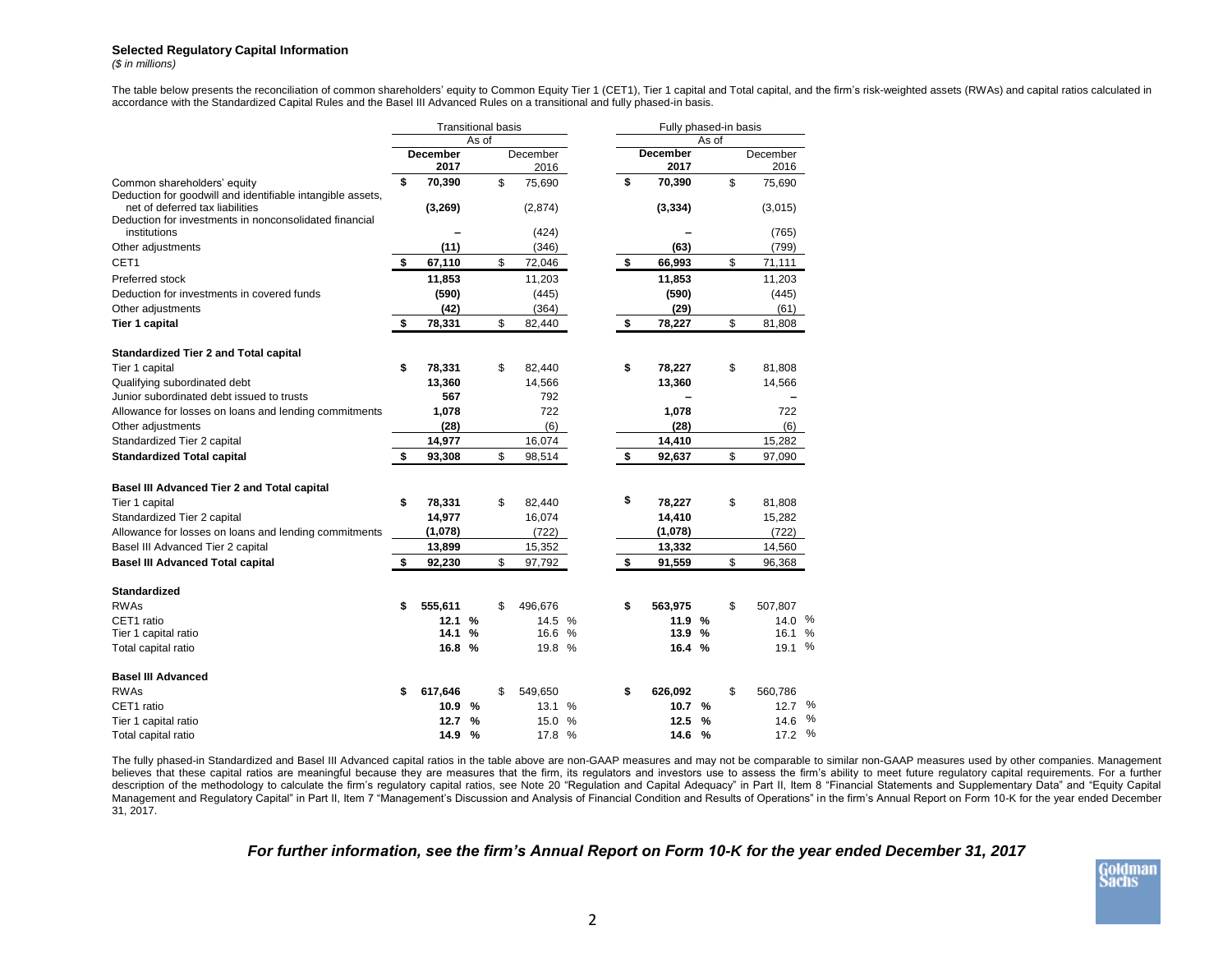## **Net earnings, Net earnings applicable to common shareholders and Common shareholders' equity, excluding the estimated impact of the Tax Cuts and Jobs Act (Tax Legislation)**

*(in millions, except per share amounts)*

The table below presents the calculation of net earnings, excluding the estimated impact of Tax Legislation.

|                                                                 | <b>Year Ended</b><br>December 2017 |
|-----------------------------------------------------------------|------------------------------------|
| Net earnings, as reported                                       | 4.286                              |
| Estimated impact of Tax Legislation                             | 4.400                              |
| Net earnings, excluding the estimated impact of Tax Legislation | 8.686                              |

The tables below present the calculation of net earnings applicable to common shareholders, diluted earnings per common share and average common shareholders' equity, excluding the estimated impact of Tax Legislation.

|                                                                                                   | Year Ended<br>December 2017 |
|---------------------------------------------------------------------------------------------------|-----------------------------|
| Net earnings applicable to common shareholders, as reported                                       | 3,685                       |
| Estimated impact of Tax Legislation                                                               | 4,400                       |
| Net earnings applicable to common shareholders, excluding the estimated impact of Tax Legislation | 8,085                       |
| Divided by average diluted common shares                                                          | 409.1                       |
| Diluted earnings per common share, excluding the estimated impact of Tax Legislation              | 19.76                       |
|                                                                                                   |                             |

|                                                                                | Average for the<br><b>Year Ended</b><br>December 2017 |
|--------------------------------------------------------------------------------|-------------------------------------------------------|
| Common shareholders' equity, as reported                                       | 74.721                                                |
| Estimated impact of Tax Legislation                                            | 338                                                   |
| Common shareholders' equity, excluding the estimated impact of Tax Legislation | 75.059                                                |

The estimated effects of Tax Legislation are based on our current calculations, as well as our current interpretations, assumptions and expectations relating to Tax Legislation, which are subject to further guidance and change. Management believes that presenting the firm's results, excluding the estimated impact of Tax Legislation, is meaningful as excluding this item increases the comparability of period-to-period results. Diluted earnings per common share, excluding the estimated impact of Tax Legislation, is a non-GAAP measure and may not be comparable to similar non-GAAP measures used by other companies. For further details on the estimated impact of Tax Legislation see Note 24 "Income Taxes" in Part II, Item 8 "Financial Statements and Supplementary Data" and "Results of Operations" in Part II, Item 7 "Management's Discussion and Analysis of Financial Condition and Results of Operations" in the firm's Annual Report on Form 10-K for the year ended December 31, 2017.